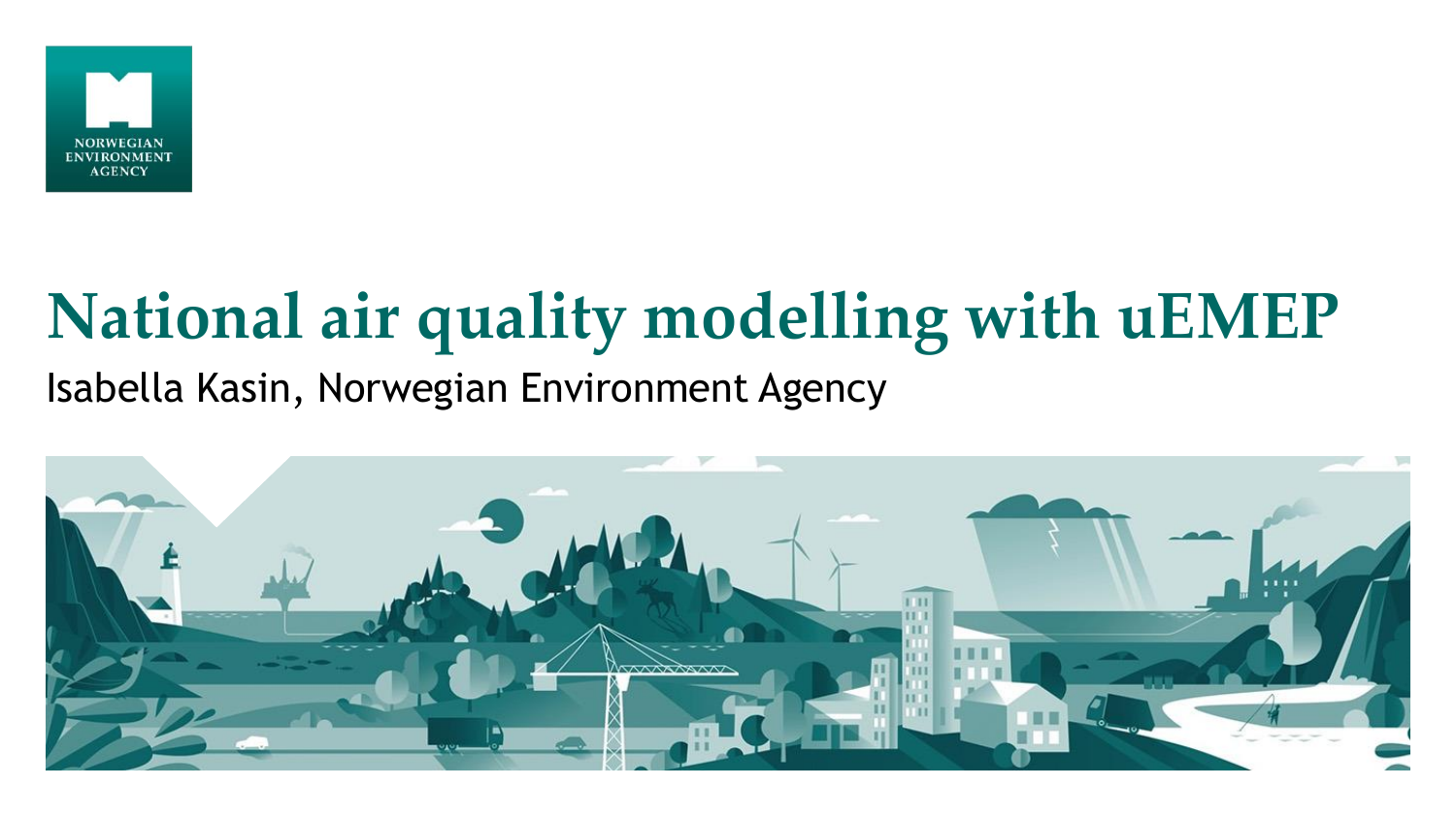#### This is us

- **Agency under the Ministry** of Climate and Environment
- Established 2013
- About 700 employees mainly in Trondheim and Oslo

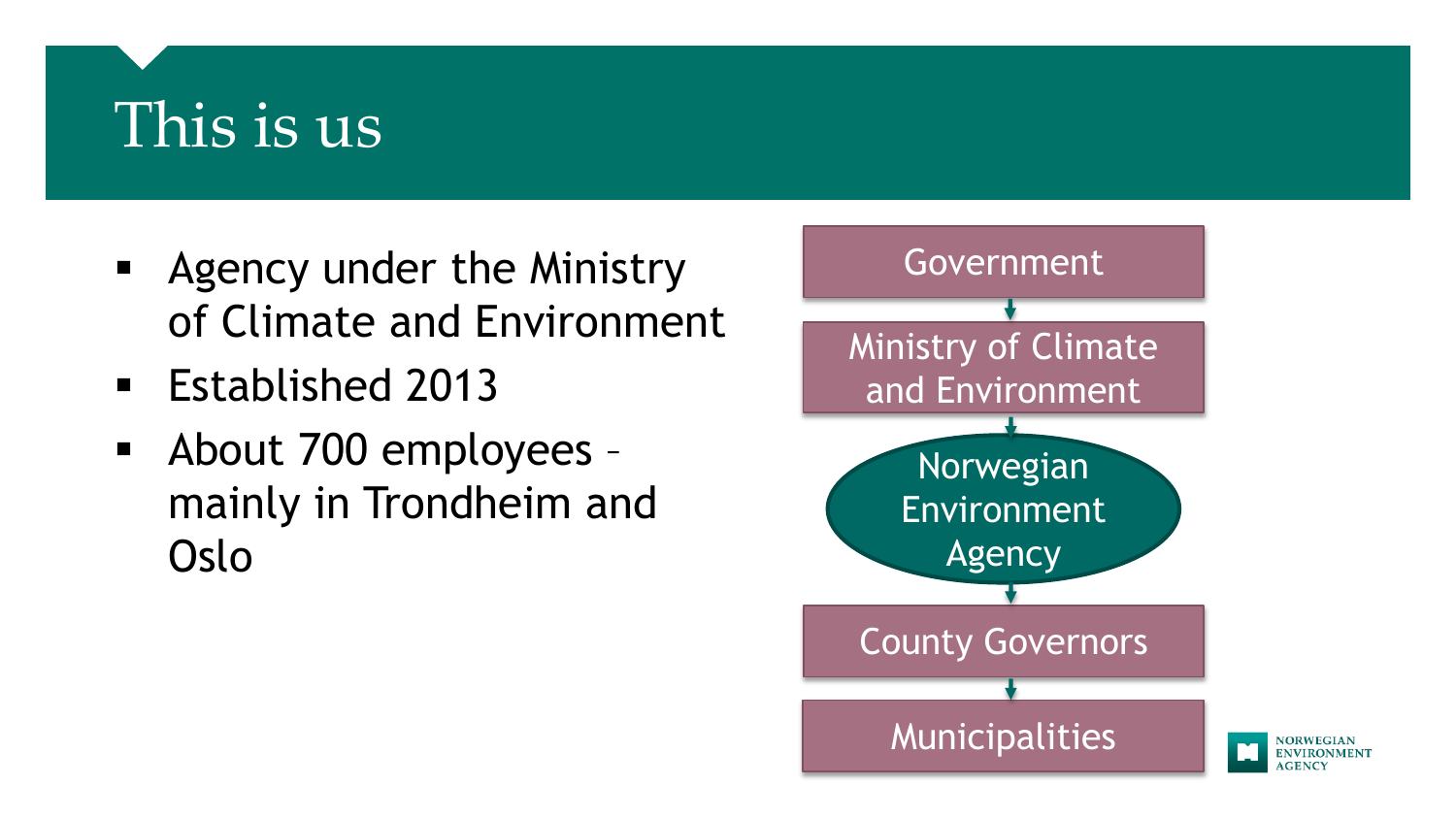# Our functions

- **EX Compile and disseminate** knowledge about the environment
- Implement policy
- **Environment watchdog**
- Management and guidance on the regional and municipal levels
- Policy advice on environmental issues
- International co-operation



Photo: Kim Abel, Naturarkivet

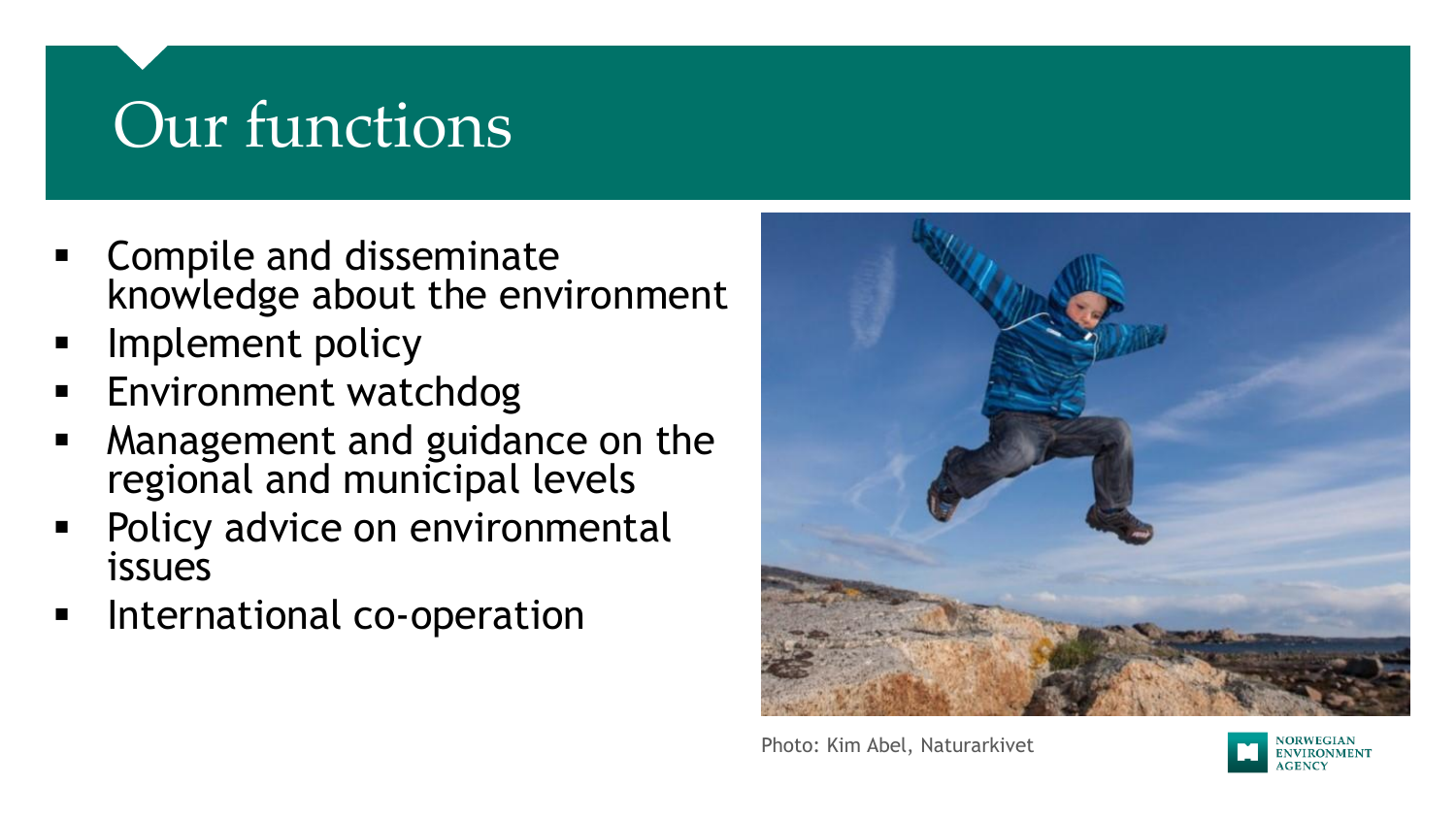# Air quality in Norway



Source: Sentral database for luftovervåkningsdata Licence: NLOD

*Number of days with exceedances of particulate matter levels. Exceedance level: 50 mg/m3 PM daily average concentration*

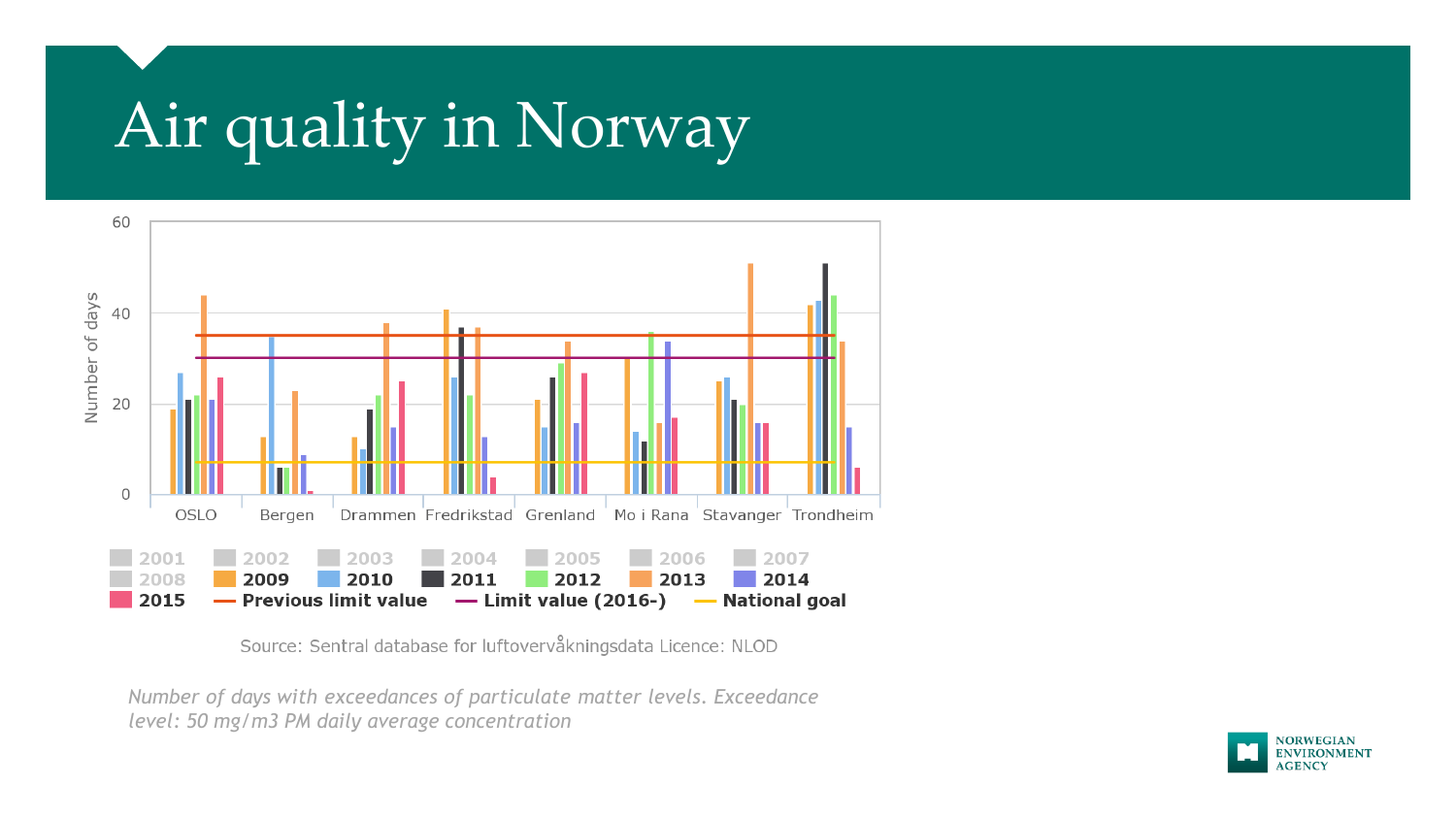# Air quality in Norway



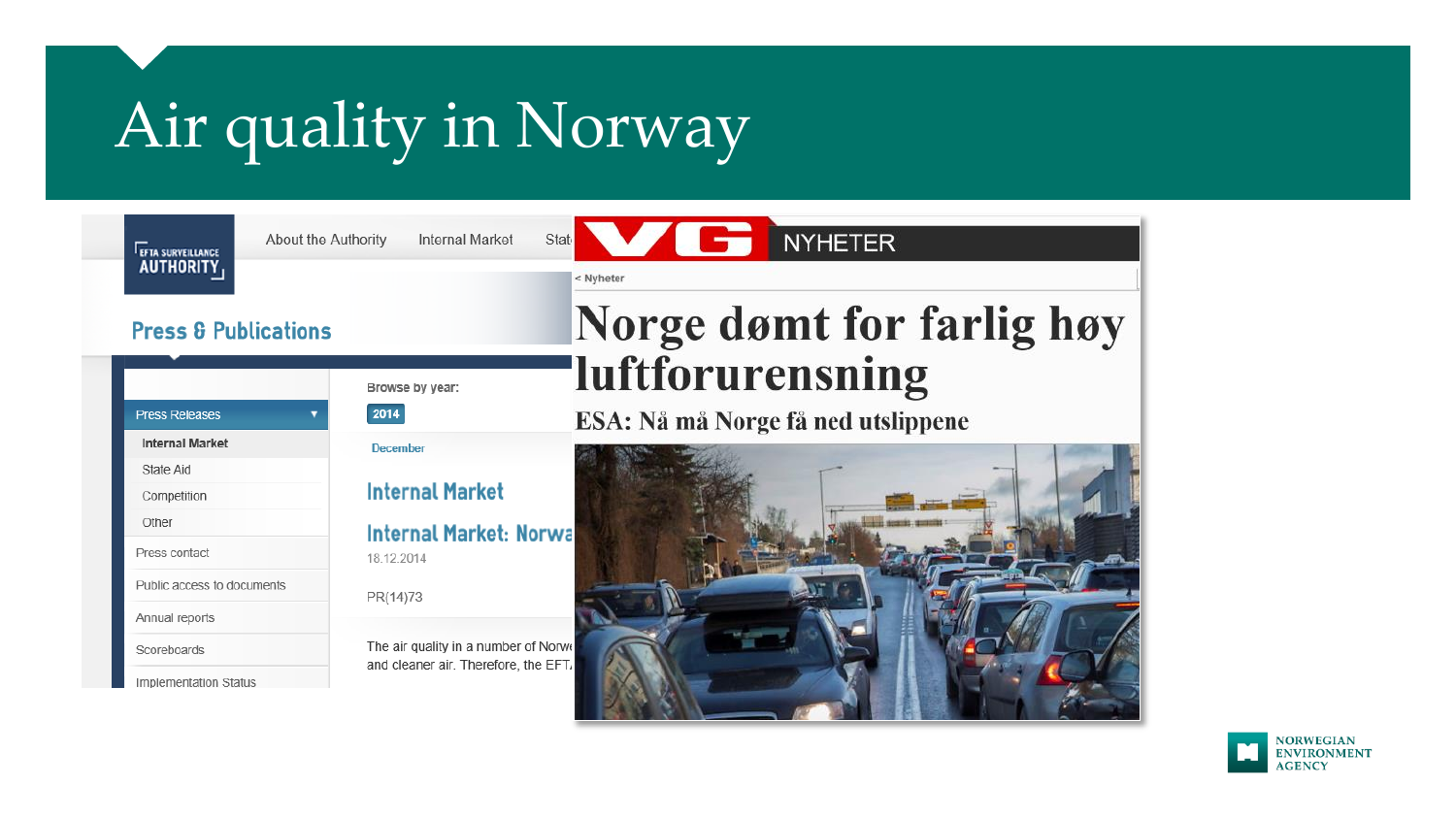## Need for better data

- Limited knowledge limited use
- Increased modelling activity on local scale is needed
- **Increased national facilitation and** coordination of modelling
- 2014 2016 development of a national modelling tool for air quality (7 cities)



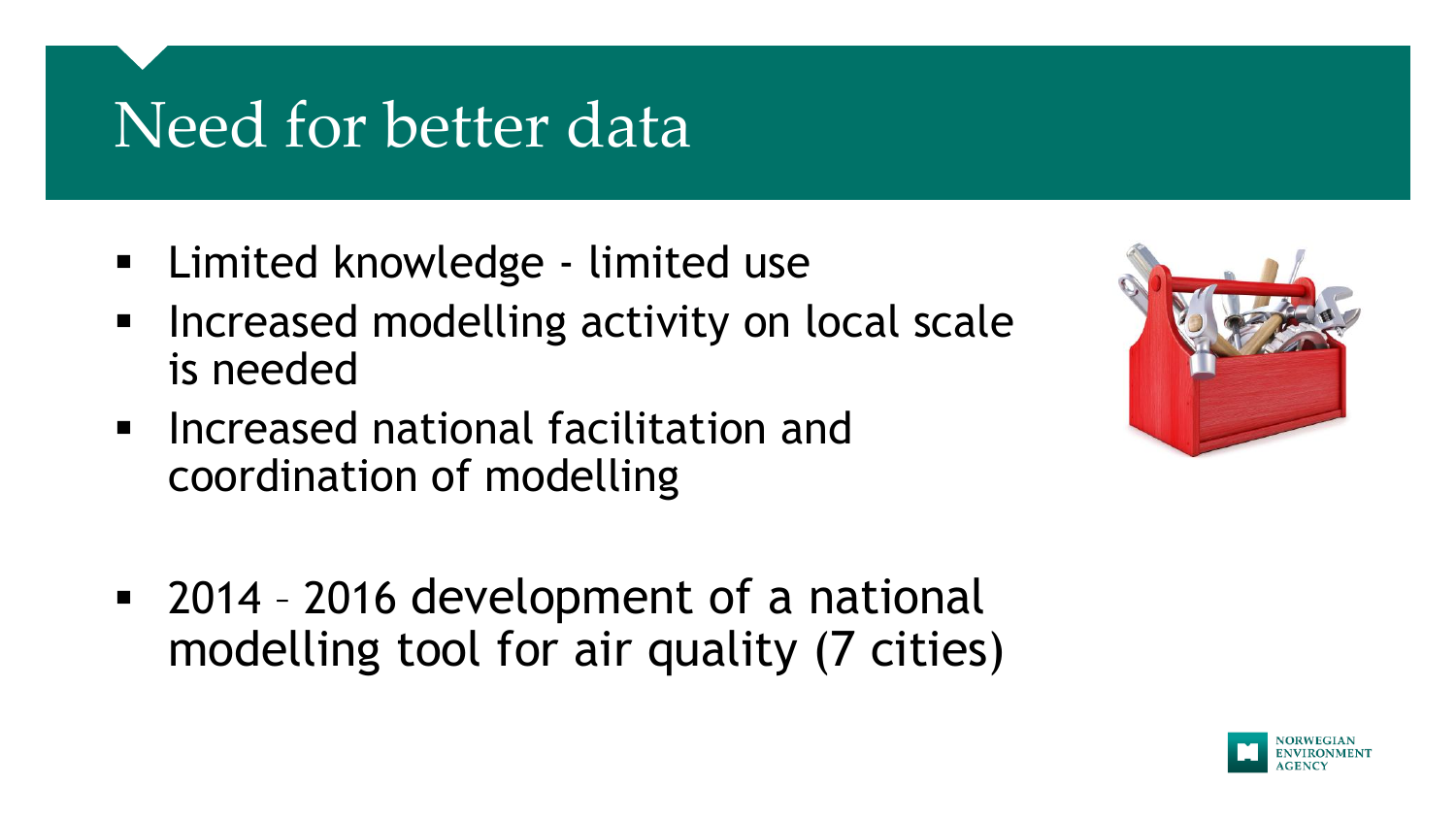## Need for better data

2017: National air quality collaboration «Luftsamarbeidet»





**Statens vegvesen** 

**Norwegian Public Roads Administration** 



The Norwegian Meteorological Institute

Collaboration concerning air quality data, modelling, forecasting, status (limit values etc.)

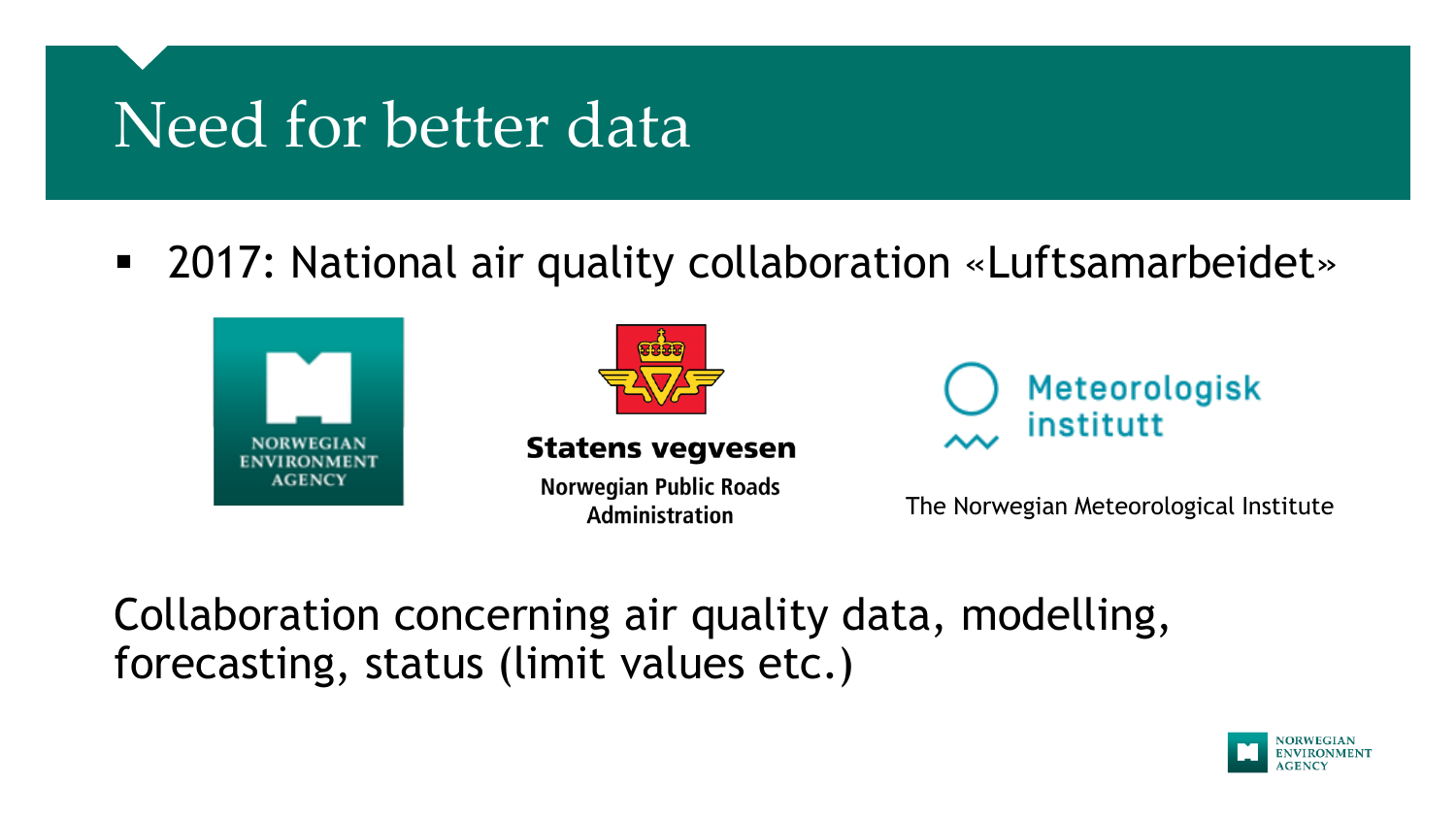### EMEP4NO/uEMEP as national solution

- Development of EMEP4NO/uEMEP parallel to AIRQUIP
- Met. data from the AROME-modell,  $2,5x2,5$  km<sup>2</sup> grid
- Emissions database, e.g. from the national modelling tool for air quality (7 cities)
- Operational implementation 2018
- 

Provide better data for air quality management, nationwide!

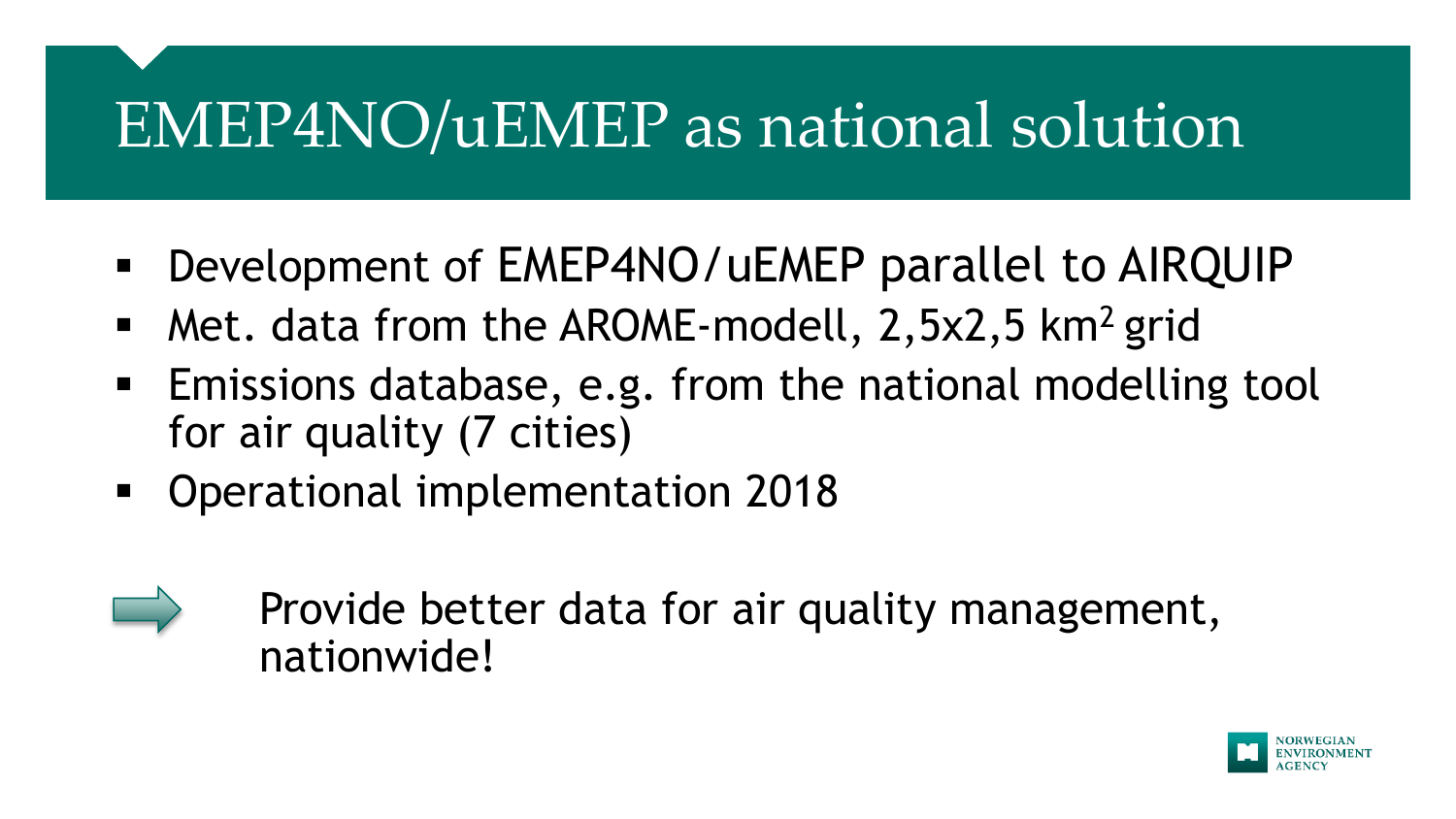#### Better services

- **Servicedesign** project, 2017
- Focuses on the needs of users
- **Specifications** for technical solutions